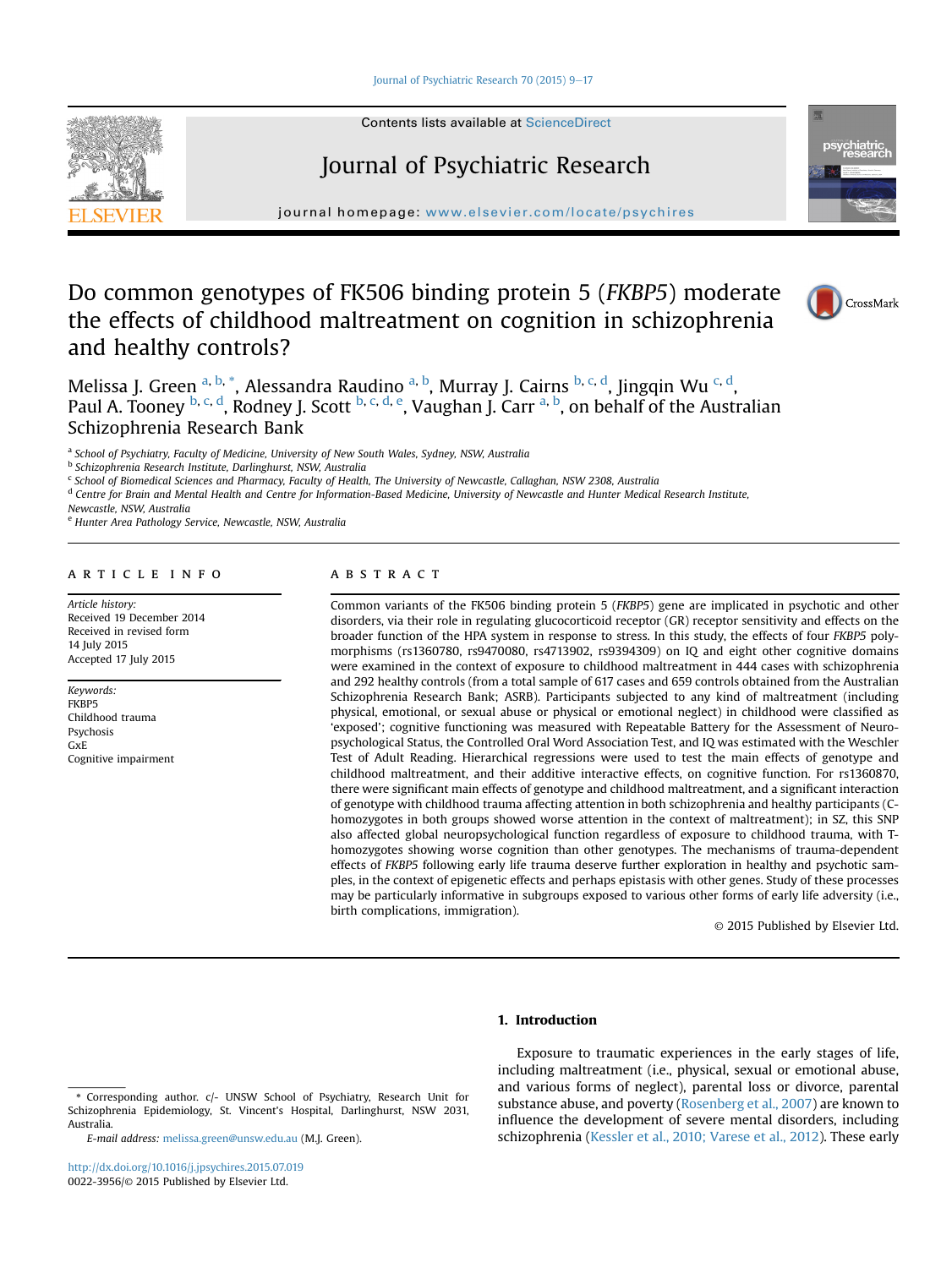life experiences may set about a cascade of biological effects that result in dysregulation of the hypothalamic-pituitary-adrenal (HPA) axis, a key system in stress response (van Winkel et al., 2008a; van Winkel et al., 2008b). Variation in genetic regions known to regulate the stress response system (e.g., the FK506 binding protein 5 [FKBP5] gene) have been implicated as risk factors for bipolar disorder (Willour et al., 2009), and psychotic symptoms in the general population (Collip et al., 2013). The FKBP5 gene codes for the FKBP5 protein that is involved in the regulation of glucocorticoid function in response to stress; notably, elevated levels of FKBP5 confer reduced sensitivity of the glucorticoid receptor to circulating cortisol, leading to decreased negative feedback regulation of the HPA axis, and thus an abnormally prolonged stress response as the system takes longer to reduce cortisol secretion (Binder, 2009). The relevance of these genetic variations for stressrelated psychopathology is thus well established.

For example, a number of studies demonstrate significant interactions between childhood adversity and single nucleotide polymorphisms (SNPs) of the FKBP5 gene (most commonly rs1360870) affecting a range of psychopathologies, including posttraumatic stress disorder (Binder et al., 2008; Xie et al., 2010), depression (Appel et al., 2011; Zimmermann et al., 2011), suicide risk (Roy et al., 2010), aggression (Bevilacqua et al., 2012) and psychosis (Collip et al., 2013). This SNP has also been associated with biased attention toward threat and associated hippocampal function and structure (Fani et al., 2013), and neurophysiology of the cingulum (Fani et al., 2013). Taking one step further to study the interaction between several FKBP5 SNPs and childhood maltreatment affecting threat-related amygdala reactivity, White et al. (2012) recently reported significant effects of two common variants (rs9470080 [in high Linkage Disequilibrium with rs1360780] and rs9394309) affecting amygdala function in healthy participants in the context of exposure to childhood emotional neglect (White et al., 2012).

Only two recent studies provide divergent evidence for the interaction of FKBP5 genotypes and childhood trauma in psychotic samples: one study reports that subclinical psychotic symptoms in a general population sample ( $N = 401$ ) are higher for certain FKBP5 genotypes (rs9296158, rs992105, rs1360780 [genotyped as rs3800373]) in the context of childhood trauma exposure (Collip et al., 2013); interestingly, only one of these SNPs (rs9296158) interacted with trauma to affect psychotic symptoms in a clinical group ( $N = 195$ ), and two (rs4713916, rs1043805) were associated with psychotic-like symptoms in the unaffected relatives ( $N = 200$ ) of psychosis patients. This study additionally examined genetic variation in association with cortisol levels, showing significant effects of two SNPs (rs9296158, rs4713916) in the context of childhood trauma, in which lower cortisol levels were found in Ahomozygotes exposed to trauma in the general population sample. Notably, the analysis for rs1360780 (rs3800373) just failed to reach significance, but suggests that T-homozygotes in the general population (i.e., those reporting greater psychotic-like phenomena) also had lower cortisol levels (Collip et al., 2013). In another study by the same group, these four polymorphisms were examined in relation to their interactive effects with childhood trauma on cognitive performance and hippocampal volume in a relatively smaller sample of psychotic patients ( $N = 89$ ) and their unaffected siblings ( $N = 95$ ) (Hernaus et al., 2014); this study reported null results, and may have been underpowered considering that Collip et al.'s (2013) individual group sample sizes were significantly greater than those of Hernaus et al. (2014).

Childhood maltreatment has been shown to affect cognitive performance in later life in previous studies of ostensibly healthy adults (Koenen et al., 2003; Pears et al., 2008; Perez and Widom, 1994), people with schizophrenia (Green et al., 2014; Lysaker et al., 2001; Shannon et al., 2009) and people diagnosed with borderline personality disorder (Afifi et al., 2011; Minzenberg et al., 2008). This study thus sought to further investigate potential interplay between four previously implicated genetic variants of FKBP5 (rs4713902, rs3800373, rs1360780, and rs9470080) and exposure to childhood maltreatment in relation to cognitive function (and symptom expression in patients) in a large sample of schizophrenia patients and healthy controls. It was hypothesized that these polymorphisms would moderate the influence of childhood maltreatment on cognitive performance in schizophrenia and healthy controls, and symptom expression in the schizophrenia cases.

#### 2. Methods

All participants provided written informed consent according to study procedures approved by the Human Research Ethics Committee of the University of New South Wales (originally UNSW Protocol No. 07167; renewed in 2012 as HREC12384).

#### 3. Participants

Research data obtained from the Australian Schizophrenia Research Bank (ASRB) included full sets of clinical and cognitive data for 617 clinical cases with an ICD-10 diagnosis of schizophrenia  $(n = 526)$  or schizoaffective disorder  $(n = 91)$ , to be referred to collectively as 'SZ', and 659 healthy controls (HC). The ASRB represents a national bio-bank facility that is open for access by any team of scientists wanting to test hypotheses afforded by these data; formal access protocols ensure appropriate use of the data for relevant scientific purposes. The ASRB research data were collected over the years of 2006-2010 by scientific collaborators across five Australian states and territories (Loughland et al., 2011). Exclusion criteria comprised an inability to converse fluently in English, organic brain disorder, brain injury with greater than 24 h posttraumatic amnesia, mental retardation ( $IQ < 70$ ), movement disorders, current substance dependence, and/or electroconvulsive therapy received in the last 6 months. In addition, the control participants had no personal history of DSM-IV Axis 1 disorder and no history of psychotic disorder in their first-degree biological relatives. The majority of clinical cases in the ASRB sample were medicated at the time of testing, with 398 participants taking antipsychotic medication, 69 taking a mood stabiliser, and 145 taking anti-depressants. Overall 612 out of 617 (99.19%) were receiving some type of medication (See Table 1).

## 4. Materials

#### 4.1. Clinical assessments

Clinical and diagnostic information was obtained using the Diagnostic Interview for Psychosis (DIP), conducted by trained research staff (Castle et al., 2006). The severity of positive symptoms was estimated by computing the total score of lifetime hallucination and delusion scores from the DIP (DIP items 49 to 53 and 58 to 64, respectively), and negative symptom severity was assessed with the Scale for the Assessment of Negative Symptoms (Andreasen, 1983).

#### 4.2. Neuropsychological assessment

Premorbid IQ was assessed using the Wechsler Test of Adult Reading (Wechsler, 2001). Measures of neuropsychological function in seven cognitive domains was assessed using the Repeatable Battery for Assessment of Neuropsychological Status (RBANS)